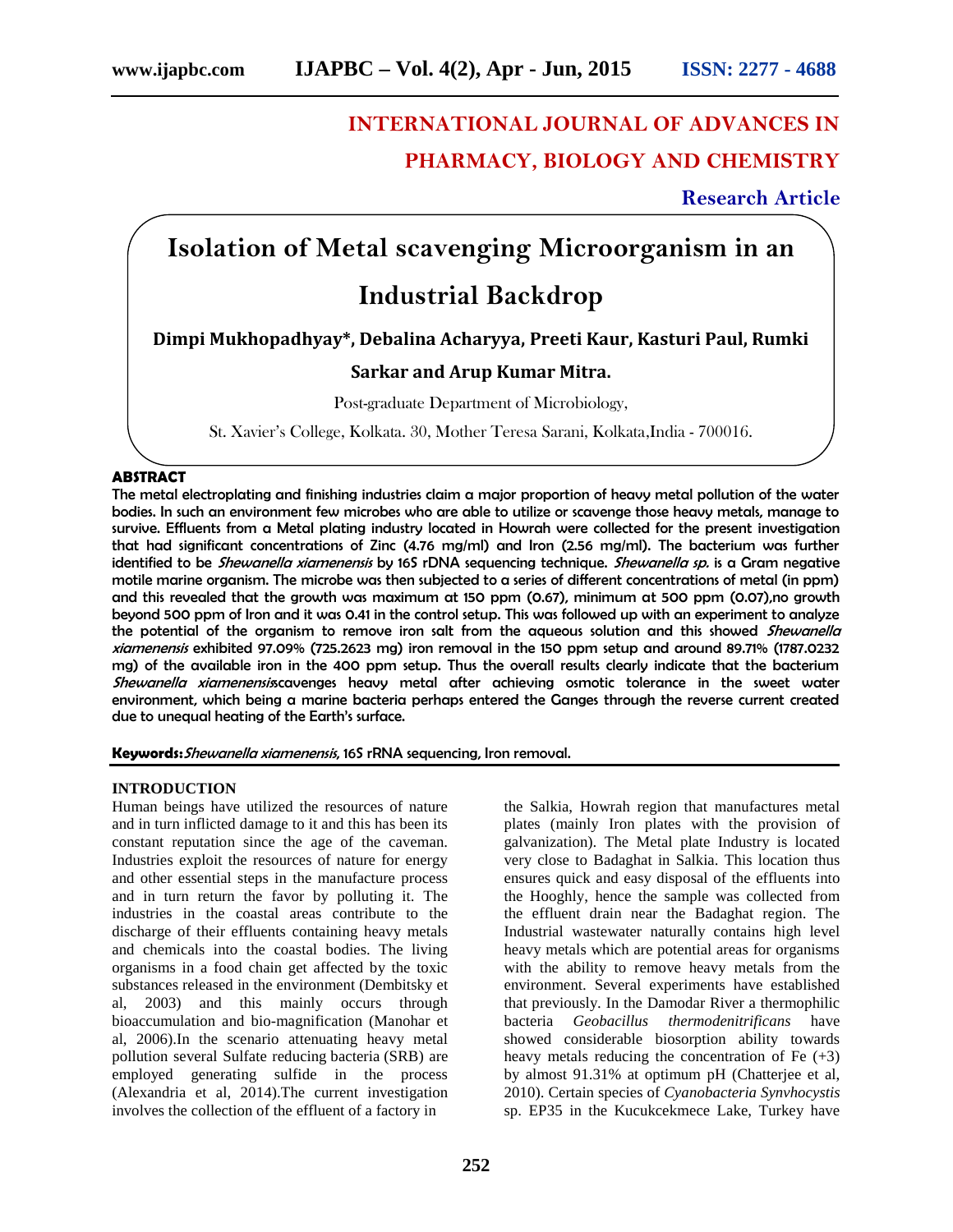been reported as a potent adsorber of Fe (iron) on its cell surface as well as intracellular accumulation (Demrel et al, 2009). Another investigation brought forward the ability of a spore-forming bacteria *Lysinibacillus sphaericus* as a potent bioremediation agent. It was found to be tolerant towards heavy metals at concentrations above the permissible limit for industrial waste water. The objective was to isolate such organisms. The effluent waters are expected to maintain certain high levels of different metals and consequently it was assumed that such conditions would usually favor and select organisms with the ability to tolerate the metal concentrations and few of those who might manage to utilize it to its benefit thereby biologically remove the metals from the environment. Thus the objectives were:

To isolate an organism that could tolerate considerable levels of metal concentrations (in ppm) To determine the tolerance limit of such an organism. To estimate the metal scavenging potential of the organism.

#### **MATERIALS AND METHODS**

- 1) Sample collection:
	- The water sample used in this investigation was collected from the effluents of a Metal plate manufacturing (mainly iron plates and some are also galvanized) industry in Salkia, Howrah.
- 2) Physical characterization of the sample: Around 50 ml water sample was taken in a beaker; the electrical conductivity meter (rinsed thrice with de-ionised water) was used to measure the electrical conductivity and the pH meter to measure the pH of the sample. The concentration of the metals (iron and zinc) in the sample water was calculated after acidulation of the same followed by Atomic Absorption Spectroscopy.
- 3) Isolation and staining of micro-organism: The objective was to isolate and then identify certain metal tolerant microbes in the sample. Thereby in order to properly characterize and identify the different kinds of organism present n the given sample, around 100 µl of the water sample was spread on nutrient agar media under aseptic conditions. The plate was then incubated at 30˚C for 48 hours. Pure colonies were isolated plated and then Gram stained.
- 4) Identification of micro-organisms:

Bacterial 16S rDNA sequences are attractive targets for developing identification methods because they represent conserved regions in all bacteria and species having 70% or greater DNA similarity usually have more than 97% sequence identity (Stackebrandt and Goebel, 1994).Bacterial identification based on % similarity of 16S rDNA has been using PCR

technique, DNA sequencing and similarity analysis of rRNA genes. A direct comparison of 16S rDNA sequence is probably the most powerful tool for the identification of many bacteria (Stackebrandt and Goodfellow, 1991). 16S rDNA was amplified and sequenced using oligonucleotide primers complementary to highly conserved regions of bacterial rRNA gene. For identification, DNA was isolated from the slant culture of Sample B. Its quality was evaluated on 1.2% Agarose Gel. Fragment of 16S rDNA gene was amplified by PCR from the above isolated DNA. The PCR amplicon was purified to remove contaminants.Forward and reverse DNA sequencing reaction of PCR amplicon was carried out with 8F and 1492R primers using BDT v3.1 Cycle sequencing kit on ABI 3730xl Genetic Analyzer and consensus sequence was generated by Aligner software.The 16S rDNA gene sequence was used to carry out BLAST alignment search tool ofNCBI gene bank database. Based on maximum identity score first fifteen sequences were selected and aligned using multiple alignment software program Clustal W. Distance matrix was generated using RDP database and the phylogenetic tree was constructed using MEGA 5.

5) Biochemical Tests:

The isolated organism was used to perform the following biochemical tests-

Test for Indole production; Methyl Red Test; Voges-Proskauer Test; Citrate utilization Test; Urease Test; Catalase Test; Oxidase Test.

6) Metal Tolerance:

The water sample was collected from the effluents of a metal plating industry in Salkia, Howrah. The aim was to determine the tolerance of the isolated organism towards the heavy metals as they are accustomed to an environment containing considerable levels of both Zinc and Iron. In order to do so, pure culture of the organism was inoculated in 15 ml Nutrient broth containing increasing concentrations of Zinc and Iron which was measured in terms of parts per million (ppm) . The culture was then incubated at 37˚C for 48 hours and the absorbance was measured at 600 nm.

7) Metal Scavenging:

The determination of the metal removal capacity of the organism was the central objective of the investigation. In this regard, equal amounts of the pure culture were inoculated in equal quantities of Nutrient broth in separate setups, each differing in their parts per million-concentration value of the metals. The setups for metal removal were incubated at 37˚C and after 48 hours distinct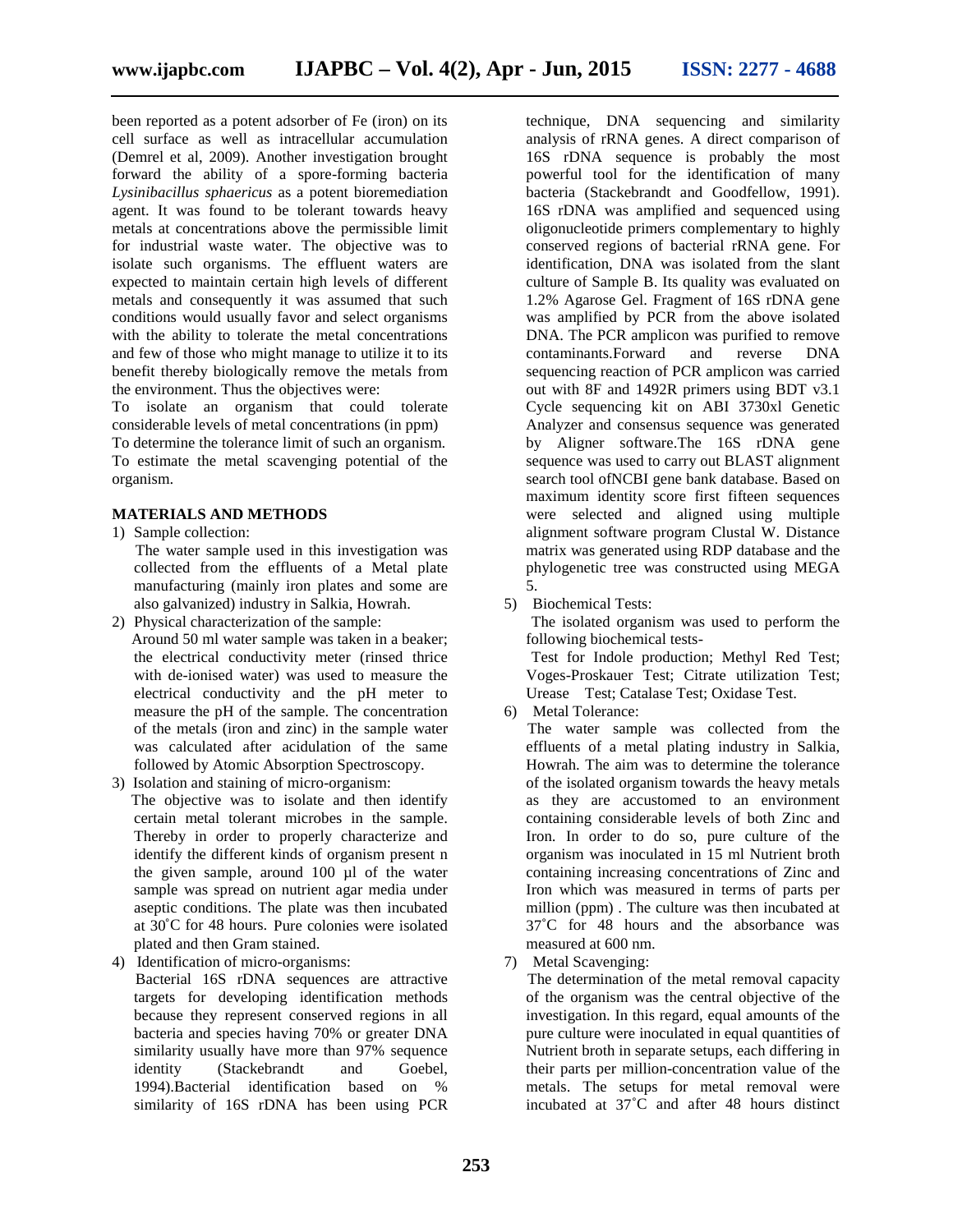precipitate was observed in each of them. The precipitate was filtered to get the amount of deposit. Consequently, the filter paper was subjected to suitable treatments prior to the estimation of the amount of residual heavy metals for the set ups containing 150 ppm and 400 ppm of iron.

Determination of Iron in Filtered Sediment

- a) The sample was weighed and taken in a glass beaker.
- b) 10 ml Nitric acid and 2.0 ml Hydrochloric acid was added
- c) Heated on a Hot plate for 45 minutes
- d) Cooled and 2.0 ml HNO3, 2.0 ml H2O2 was added.
- e) It was heated another 30 minutes.
- f) Cooled and filteredusing Whatman 42.
- g) Volume was made up to 50 ml by distilled water.
- h) This is the prepared sample for ICP.
- Instrument information

Name: ICP (OES), Model No: ICAP 6300 duo. Instrument Condition:

RF Power: 1200 watts. Flash pump rate: 100 rpm. Analysis pump rate:50 rpm. Argon pressure: 95 psi. Auxiliary argon flow rate: 500 ml/min. Sample uptake rate: 1.5 ml/min

#### **RESULTS**

1) Physical characteristics of the sample:

The electrical conductivity of the sample water was found to be 222.8  $\mu$ S. The total dissolved solvent and pH of the sample were 214.6 ppm (parts per million) and 8 respectively. The Iron and Zinc concentration in the sample estimated through Atomic Absorption (AAS) was found to be 2.56 mg/ml (Fe) and 4.76 mg/ml (Zn). (Table 1)

- 2) Isolation of the microorganism and staining: Single colonies from the Nutrient agar were plated to obtain pure culture. The pure colony was gram stained the microscopic features were observed and it showed that the bacteria isolated was Gram Negative rods. (Table 2 and Figure 1)
- 3) Identification of the isolated organism by 16S rDNA technique

The BLAST report of query consensus sequence (1439 bp) of Sample B showed that nucleotides sequences were similar to marine bacterium *Shewanella xiamenensis*. (Table 3, 4 and Figure 2, 3)

4) Biochemical Tests: Organism isolated was found to be:

Indole negative, negative for Methyl red test; positive for Voges-Proskauer test; Citrate positive; Urease negative. (Table 6)

5) Metal tolerance:

The metal tolerance experimental set-ups revealed the organism isolated (*Shewanella*) *xiamenensis*) was tolerant till 3 ppm of zinc and around 400 ppm of Iron. The absorbance of the culture tubes after 48 hours of incubation were measured at 600 nm. This revealed that the organism showed maximum growth rate at the 150 ppm concentration of iron. Moreover the growth rate at 150 ppm concentration of Iron was greater than the control setup. (Table 7)

6) Metal scavenging:

The central objective of the experiment was to determine the potential of the organism in metal removal. Distinct brown precipitate was observed in the experimental setups after 48 hours of incubation in varying amounts. The amount of this precipitate (for 150 ppm and 400 ppm) was determined by filtering the broth through a Whatman filter paper and then measuring its dry weight. Following this, the filter papers (150 ppm and 400 ppm) were appropriately treated and the residual metal content in the filter estimated. It was observed that around 97.09%% of the iron was utilized in the 150 ppm and around 89.71% in case of the 400 ppm set up.(Table 8)

#### **DISCUSSION**

Global development is often seen to cause new challenges especially in the field of environmental pollution and conservation (Bennett at al. 2003). The presence of heavy metals in the water and soil thus became a matter of huge concern due to its potential harmful effects on all living organisms including humans. Fishes are sources of methyl mercury exposure whereas the risk of Lead exposure is both in food and air (lead emission from petroleum driven automobiles) (Jarup et al, 2003).The high affinity of mercury towards sulfur results in its toxicity, causing accumulation in parenchymal organs, metallic mercury lipophilicity as well as long biological halflife period (Kiedrowski et al, 2014).

Thus health effects of such exposures are widespread for example cadmium has been established as a Carcinogen on the basis of its ability to cause cancer both in humans and experimental animals (IARC). The urge of maximization of profits has caused Industries to consistently neglect the efforts towards Damage control. Heavy metals from the industrial and urban discharges are therefore one of the common pollutant of the aquatic bodies (Ramos et al, 1999). Few cases have been reported which have shown higher levels of heavy metals in the soil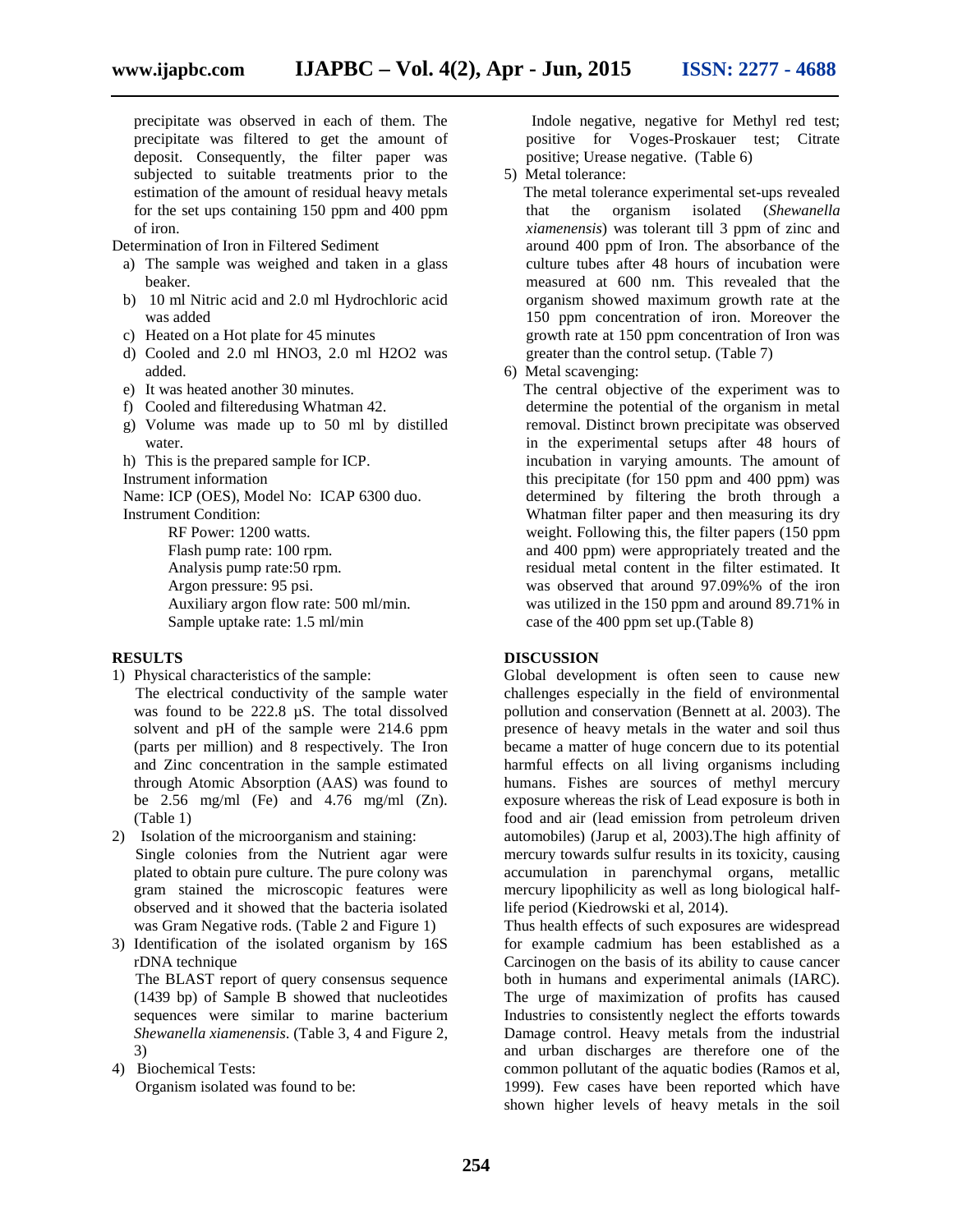surrounding the effluent basin compared to the background soil (Gupta et al, 2007). Moreover the use of effluent water in irrigation is a common practice in India (Fazeli et al 1998).In the current investigation, the water sample was collected from the effluent drain of a Metal plates manufacturing industry in Salkia, Howrah. Iron is a common industrial pollutant. The chemical properties of iron have been seen to be exploited by organisms in a variety of biochemical reactions, including respiratory and photosynthetic electron transport and others. Certain small molecules (Siderophores) have been reported which have shown high complex formation with Fe (III) (Raymond et al 1984). Several heterotrophic bacteria from marine habitat have been shown to produce siderophores (Trick et al 1989). Heterotrophic marine bacteria account has been shown to account for almost 50% of the carbon biomass (Fuhrman et al 1989) as well as the equivalent amount of the biogenic iron (Tortell et al 1996). Exhaustive research on iron metabolism has proven the existence of several mechanisms to acquire chelated iron in certain terrestrial pathogenic strains of bacteria. (Byers and Arceneaux 1998). A well characterized hydroxamate siderophore (aerobactin) is reported to be produced by planktonic Vibrio sp. from the coast of West Africa (Haygood et al, 1993) which are further utilized by the Escherichia coli (Winkleman 1990). The feasibility of a safe and healthy future on earth lies within the scope of decontaminating soils, sediments or water. In this regard the bacteria resistant to toxic metals are form an attractive biomass (Francois F. et al. 2012). Therefore bioremediation of contaminated water and soil is an emerging process. Several bacteria isolated from toxic metal contaminated soil and effluents established seven bacteria species which were tolerant to Hg and the presence of a mucoid phenotype (indicative of the products of extracellular polymeric substances) further shows that they are effective biosorption agents (Francois F. et al. 2012). In a certain contaminated soil in Korea a metal resistant bacterium Bacillus sp. strain CP134 (showing high removal potential in the order of preference Pb>Cd>Cu>Ni>Co>Mn>Cr>Zn) was reported and the heavy metals (Cheong et al, 2007) were mainly adsorbed on the cell wall and membrane (Cheory at al, 2007). In the present investigation, the objective was to isolate such metal resistant organisms and for this purpose the sample chosen was an Industry (Metal plate manufacturing Industry) effluent as it is theideal environment with the maximum probability to come across the desired metal resistant species. The organism isolated and cultured was identified using 16S rDNA technique

and it was found to be *Shewanella xiamenensis*. *Shewanella sp.* is a motile marine bacterium and hence it is extremely unique as it was found in inland water body. This further confirms the effects of global warming and the unequal heating and cooling of the earth which often results in reverse currents (like El Nino) which are responsible for carrying the bacterium from its marine habitat to Inland water of Hooghly. This organism has shown metal tolerance till 500 ppm of Iron. The growth was observed to be maximum at 150 ppm Iron concentration setup (indicated by the Absorbance of the culture measured at 600nm) and an effective 97.09% of Iron removal in the 150 ppm Iron concentration in Nutrient broth. Thus all these results imply that the isolated organism *Shewanella xiamenensis* is a potent metal tolerant bacterium found in the industrial discharge water. Moreover it has also proven to be an efficient bioremediator with an iron removal efficiency of 97.09% from aqueous solutions. It was also found that in an iron dominated environment that was created invitro (mimicking the discharge water environment by creating set ups with increasing ppm concentrations of iron), the organism grew at a much faster rate as well as to a larger extent compared to a control environment (without the presence of Iron). This further validated its commitment in surviving in an iron enriched environment and also utilizing the iron content in the water enabling greater proliferation and consequently greater removal.

#### **CONCLUSION**

This particular investigation revealed the presence of *Shewanella xiamenensis* in the waters of the Hooghly river. The metal tolerance and the metal removal experimental setup results conclusively suggest that not only has *Shewanella xiamenensis* inhabited the inland waters but over and above that it has adapted itself to the predominant heavy metal environment and consequently adapted itself to make the best out of it. This unique ability of a marine bacterium in polluted waters is of great potential in the field of remediation technologies like effluent water treatment, where it might find extensive application to reduce the damage inflicted on the quality of inland water sources by the industrial community.

#### **ACKNOWLEDGEMENT**

We express our sincere thanks to Rev.Fr.Dr.J. Felix Raj, Principal of St. Xavier's College, Kolkata, India and Dr. Kasturi Sarkar, the Head of the Department of Microbiology for their support to carry out these experiments. We are grateful to all the laboratory attendants for their support in this work.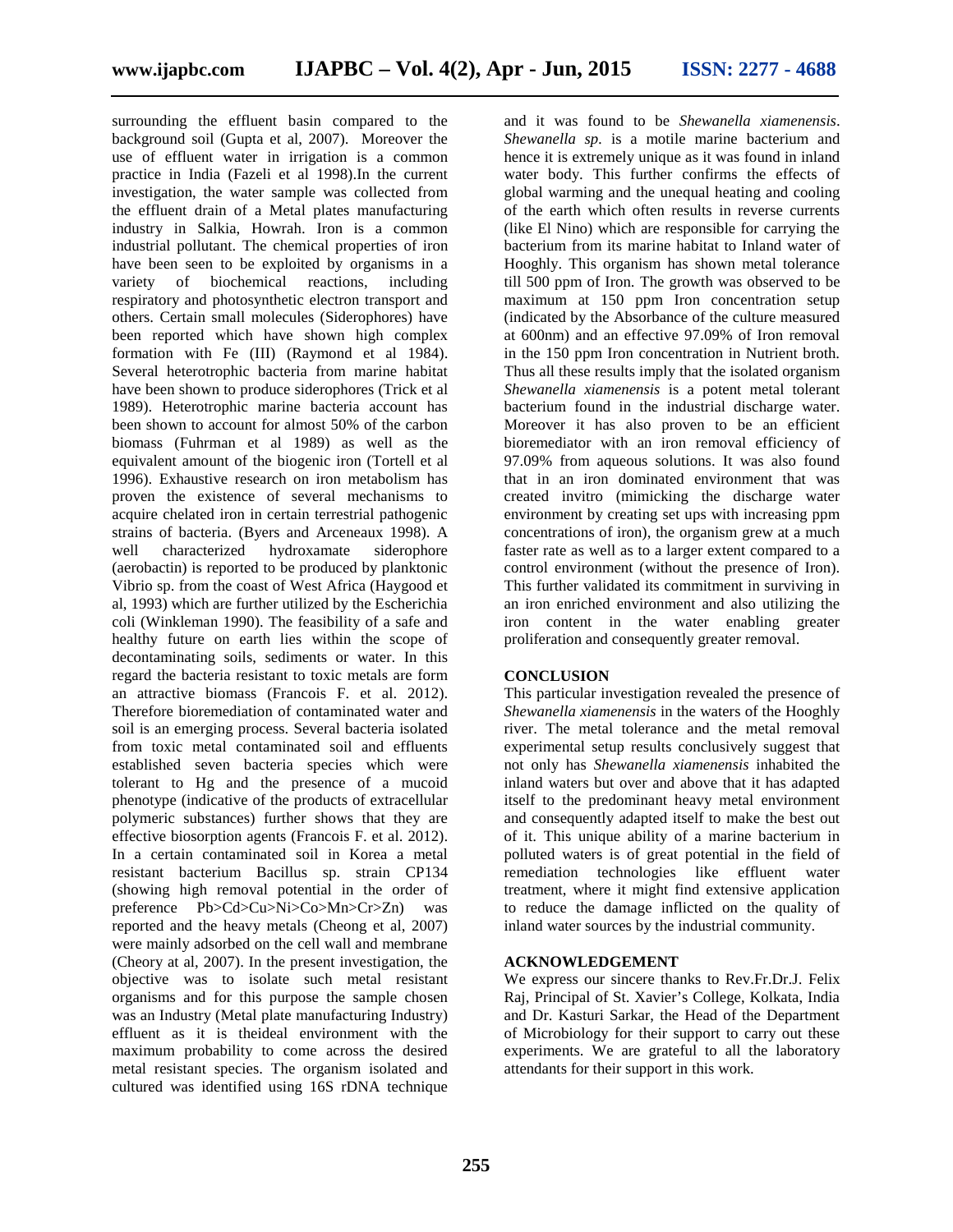| <b>Physical characters</b> |                               |  |  |
|----------------------------|-------------------------------|--|--|
| <b>PARAMETERS</b>          | <b>CHARACTERS</b>             |  |  |
| Colour                     | <b>Brownish Yellow</b>        |  |  |
| Odour                      | Odourless                     |  |  |
| Electrical conductivity    | $222.8 \,\mu S$               |  |  |
| Total dissolved solvent    | $214.$ ppm                    |  |  |
| pH                         | 8                             |  |  |
| Metal content (by AAS)     | Fe=2.56 mg/ml; Zn=4.76 mg/ml. |  |  |

| Table 1             |
|---------------------|
| Phvsical characters |

| <b>Colony characters</b> |                   |  |  |
|--------------------------|-------------------|--|--|
| <b>Colony Parameters</b> | <b>Characters</b> |  |  |
| Colour                   | Pale white        |  |  |
| <b>Border</b>            | Regular           |  |  |
| Elevation                | Slightly raised   |  |  |
|                          |                   |  |  |

# **Table 2**

#### **Table 3 CONSENSUS SEQUENCE**

ACATGCAAGTCGTGCGGCAGCACAAGGGAGTTTACTCCTGAGGTGGCGAGCGGCGGACGGGTGAG TAATGCCTAGGGATCTGCCCAGTCGAGGGGGATAACAGTTGGAAACGACTGCTAATACCGCATAC GCCCTACGGGGGAAAGAGGGGGACCTTCGGGCCTCTCGCGATTGGATGAACCTAGGTGGGATTAG CTAGTTGGTGAGGTAATGGCTCACCAAGGCGACGATCCCTAGCTGTTCTGAGAGGATGATCAGCC ACACTGGGACTGAGACACGGCCCAGACTCCTACGGGAGGCAGCAGTGGGGAATATTGCACAATGG GGGAAACCCTGATGCAGCCATGCCGCGTGTGTGAAGAAGGCCTTCGGGTTGTAAAGCACTTTCAG TAGGGAGGAAAGGGTGAGTCTTAATACGGCTCATCTGTGACGTTACCTACAGAAGAAGGACCGGC TAACTCCGTGCCAGCAGCCGCGGTAATACGGAGGGTCCGAGCGTTAATCGGAATTACTGGGCGTA AAGCGTGCGCAGGCGGTTTGTTAAGCGAGATGTGAAAGCCCTGGGCTCAACCTAGGAATAGCATT TCGAACTGGCGAACTAGAGTCTTGTAGAGGGGGGTAGAATTCCAGGTGTAGCGGTGAAATGCGTA GAGATCTGGAGGAATACCGGTGGCGAAGGCGGCCCCCTGGACAAAGACTGACGCTCATGCACGAA AGCGTGGGGAGCAAACAGGATTAGATACCCTGGTAGTCCACGCCGTAAACGATGTCTACTCGGAG TTTGGTGTCTTGAACACTGGGCTCTCAAGCTAACGCATTAAGTAGACCGCCTGGGGAGTACGGCC GCAAGGTTAAAACTCAAATGAATTGACGGGGGCCCGCACAAGCGGTGGAGCATGTGGTTTAATTC GATGCAACGCGAAGAACCTTACCTACTCTTGACATCCACAGAAGACTGCAGAGATGCGGTTGTGC CTTCGGGAACTGTGAGACAGGTGCTGCATGGCTGTCGTCAGCTCGTGTTGTGAAATGTTGGGTTA AGTCCCGCAACGAGCGCAACCCCTATCCTTATTTGCCAGCACGTAATGGTGGGAACTCTAGGGAG ACTGCCGGTGATAAACCGGAGGAAGGTGGGGACGACGTCAAGTCATCATGGCCCTTACGAGTAGG GCTACACACGTGCTACAATGGCGAGTACAGAGGGTTGCAAAGCCGCGAGGTGGAGCTAATCTCAC AAAGCTCGTCGTAGTCCGGATTGGAGTCTGCAACTCGACTCCATGAAGTCGGAATCGCTAGTAAT CGTGGATCAGAATGCCACGGTGAATACGTTCCCGGGCCTTGTACACACCGCCCGTCACACCATGG GAGTGGGCTGCAAAAGAAGTGGGTAGCTTAACCTTC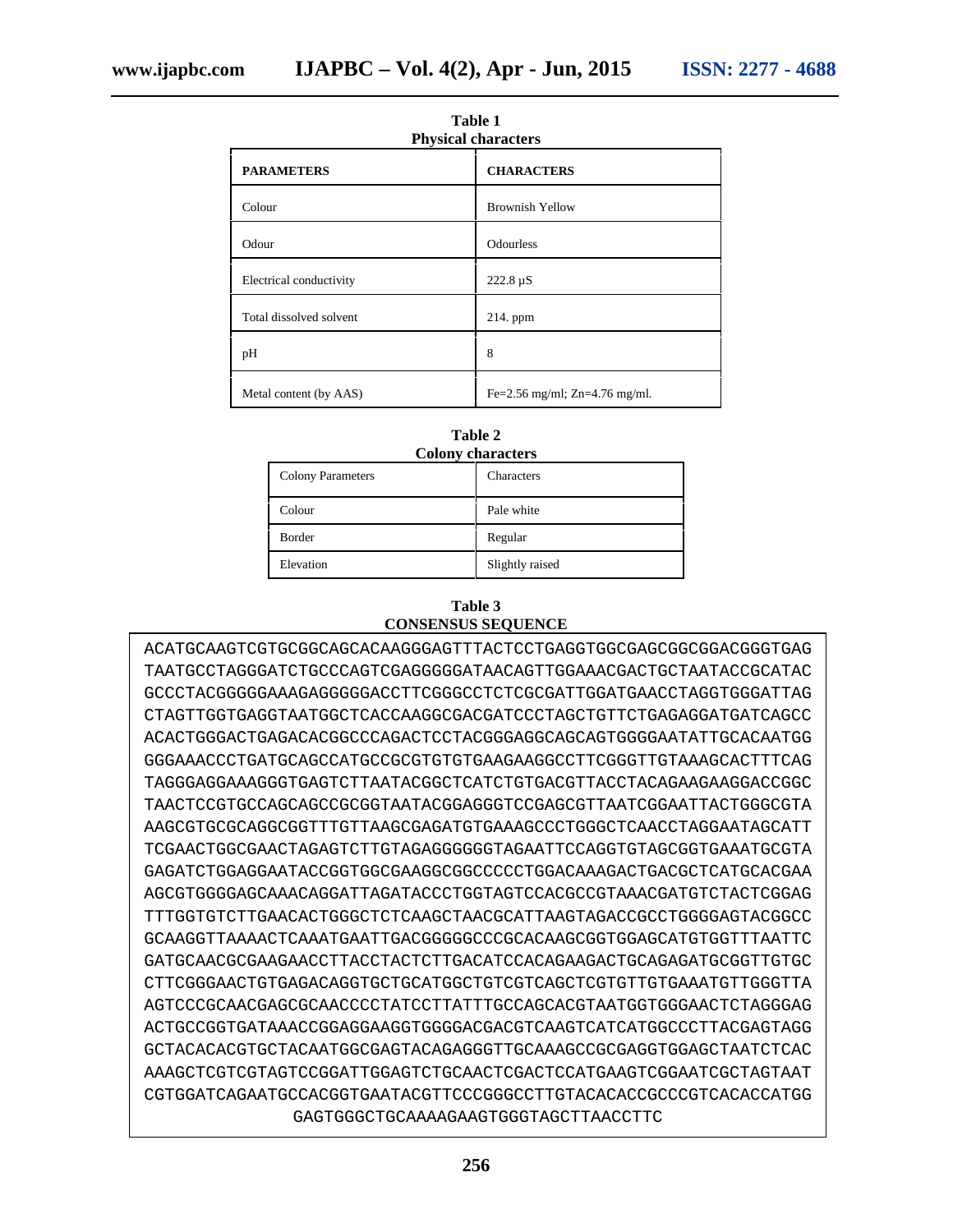| Sequence producing significant alignments (source:http://blast.ncbi.nlm.nih.gov/) |                                            |           |                |                          |     |                   |
|-----------------------------------------------------------------------------------|--------------------------------------------|-----------|----------------|--------------------------|-----|-------------------|
| <b>Accession</b>                                                                  | <b>Description</b>                         | Max score | Total<br>score | <b>Ouery</b><br>coverage |     | E value Max ident |
| HO418493.1                                                                        | Shewanella xiamenensis strain H3           | 2566      | 2566           | 100%                     | 0.0 | 99%               |
| HO418492.1                                                                        | Shewanella xiamenensis strain H2           | 2558      | 2558           | 100%                     | 0.0 | 99%               |
| JO795827.1                                                                        | Shewanella putrefaciens strain M-T-TSA_26  | 2549      | 2549           | 100%                     | 0.0 | 99%               |
| NR 116732.1                                                                       | Shewanella xiamenensis strain S4           | 2549      | 2549           | 100%                     | 0.0 | 99%               |
| DQ307731.1                                                                        | Shewanella putrefaciens strain Hac411      | 2549      | 2549           | 100%                     | 0.0 | 99%               |
| JN555612.1                                                                        | Shewanella putrefaciens strain SYY-1       | 2547      | 2547           | 100%                     | 0.0 | 99%               |
| JX119023.1                                                                        | Shewanella xiamenensis strain BC01         | 2538      | 2538           | 100%                     | 0.0 | 99%               |
| JO795830.1                                                                        | Shewanella putrefaciens strain M-T-TSA     | 2538      | 2538           | 100%                     | 0.0 | 99%               |
| DQ307730.1                                                                        | Shewanella putrefaciens strain Hac318      | 2538      | 2538           | 100%                     | 0.0 | 99%               |
| KJ542802.1                                                                        | Shewanella xiamenensis strain A2           | 2534      | 2534           | 100%                     | 0.0 | 99%               |
| KC607521.1                                                                        | Shewanella putrefaciens strain Pt400       | 2499      | 2499           | 98%                      | 0.0 | 99%               |
| KC607508.1                                                                        | Shewanella putrefaciens strain K696        | 2495      | 2495           | 98%                      | 0.0 | 99%               |
| KC607506.1                                                                        | Shewanella putrefaciens strain St15        | 2494      | 2494           | 100%                     | 0.0 | 99%               |
| NR 074817.1                                                                       | Shewanella putrefaciens CN-32 strain CN-32 | 2494      | 2494           | 100%                     | 0.0 | 99%               |
| JQ795825.1                                                                        | Shewanella putrefaciens strain M-T-TSA_10  | 2494      | 2494           | 100%                     | 0.0 | 99%               |

**Table 4 Sequence producing significant alignments (source:http://blast.ncbi.nlm.nih.gov/)**

**Table 5**

|                   |    |       |       |       |       | Distance matrix |       |       |       |       |       |       |
|-------------------|----|-------|-------|-------|-------|-----------------|-------|-------|-------|-------|-------|-------|
| <b>SAMPLE</b>     |    |       | 0.001 | 0.001 | 0.002 | 0.002           | 0.002 | 0.002 | 0.002 | 0.002 | 0.002 | 0.002 |
| <b>HO418493.1</b> | 2  | 0.001 |       | 0.001 | 0.002 | 0.002           | 0.002 | 0.002 | 0.002 | 0.002 | 0.002 | 0.002 |
| <b>HO418492.1</b> | 3  | 0.002 | 0.002 |       | 0.002 | 0.002           | 0.002 | 0.002 | 0.002 | 0.002 | 0.002 | 0.002 |
| JO795827.1        | 4  | 0.005 | 0.005 | 0.006 |       | 0.002           | 0.002 | 0.002 | 0.003 | 0.001 | 0.003 | 0.002 |
| NR 116732.1       | 5  | 0.005 | 0.005 | 0.004 | 0.009 |                 | 0.000 | 0.001 | 0.001 | 0.002 | 0.001 | 0.001 |
| DO307731.1        | 6  | 0.005 | 0.005 | 0.004 | 0.009 | 0.000           |       | 0.001 | 0.001 | 0.002 | 0.001 | 0.001 |
| JN555612.1        |    | 0.005 | 0.005 | 0.004 | 0.009 | 0.003           | 0.003 |       | 0.001 | 0.002 | 0.001 | 0.002 |
| JX119023.1        | 8  | 0.007 | 0.007 | 0.005 | 0.010 | 0.001           | 0.001 | 0.003 |       | 0.003 | 0.000 | 0.002 |
| JO795830.1        | 9  | 0.006 | 0.004 | 0.007 | 0.001 | 0.010           | 0.010 | 0.010 | 0.011 |       | 0.003 | 0.002 |
| DO307730.1        | 10 | 0.007 | 0.007 | 0.005 | 0.010 | 0.001           | 0.001 | 0.003 | 0.000 | 0.011 |       | 0.002 |
| KJ542802.1        | 11 | 0.005 | 0.005 | 0.004 | 0.009 | 0.003           | 0.003 | 0.004 | 0.004 | 0.010 | 0.004 |       |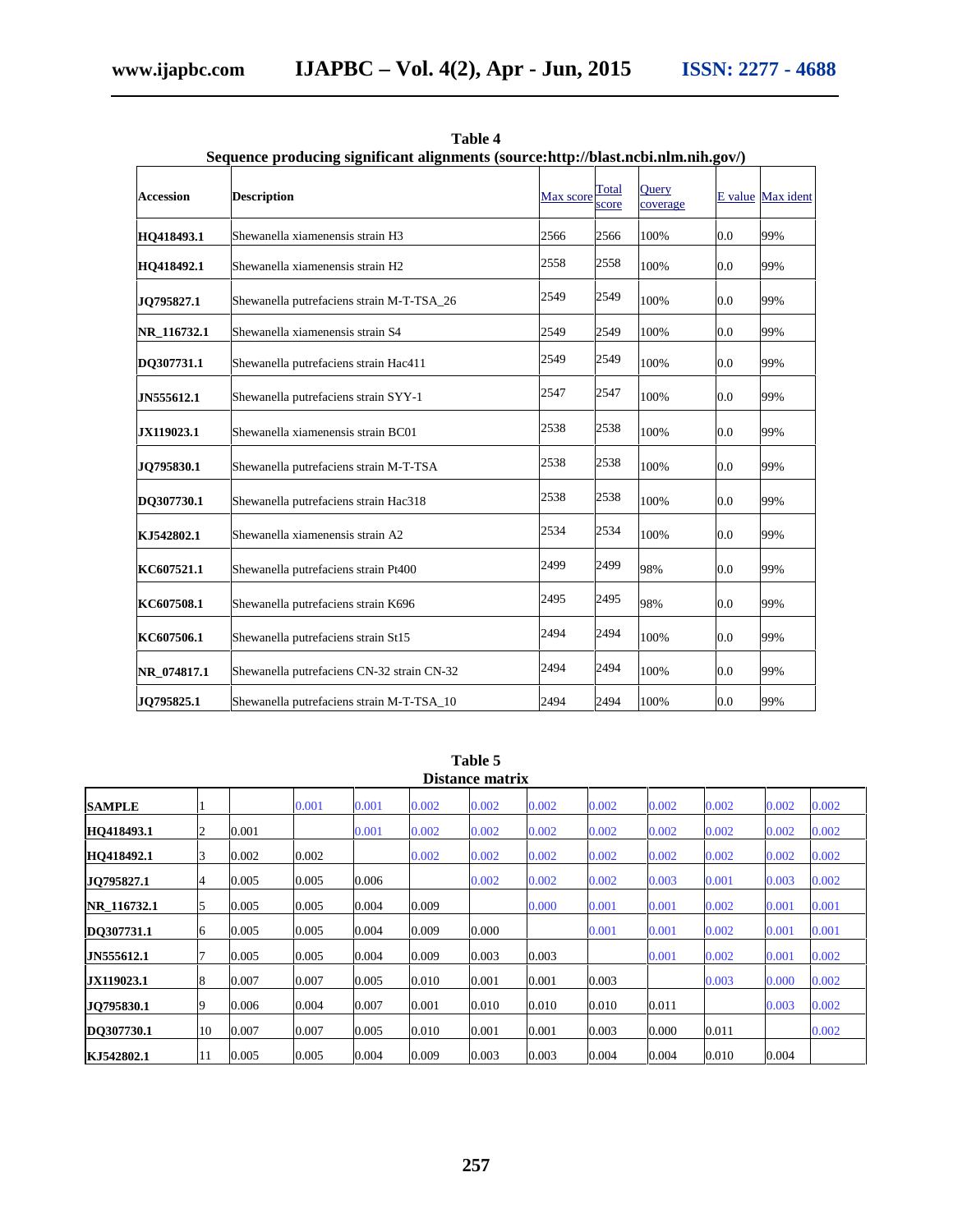| 1 avit v                 |  |  |  |
|--------------------------|--|--|--|
| <b>Biochemical Tests</b> |  |  |  |
| Result                   |  |  |  |
| Negative                 |  |  |  |
| Negative                 |  |  |  |
| Positive                 |  |  |  |
| Positive                 |  |  |  |
| Negative                 |  |  |  |
| Positive                 |  |  |  |
| Negative                 |  |  |  |
|                          |  |  |  |

**Table 6**

#### **Table 7 METAL TOLERANCE** A.IRON TOLERANCE

| Concentration (in ppm) | Absorbance at 600 nm |
|------------------------|----------------------|
| $10\,$                 | 0.22                 |
| 25                     | 0.25                 |
| 50                     | 0.35                 |
| 100                    | 0.40                 |
| 150                    | 0.67                 |
| $200\,$                | 0.46                 |
| 250                    | 0.40                 |
| 300                    | 0.31                 |
| 350                    | 0.25                 |
| 400                    | 0.28                 |
| 450                    | 0.12                 |
| 500                    | 0.07                 |
| 550                    | 0.00                 |

## B. ZINC TOLERANCE

| Concentration (in ppm) | Absorbance at 600 nm |
|------------------------|----------------------|
|                        | 0.21                 |
| 10                     | 0.13                 |
| 15                     | 0.11                 |
| 20                     | 0.02                 |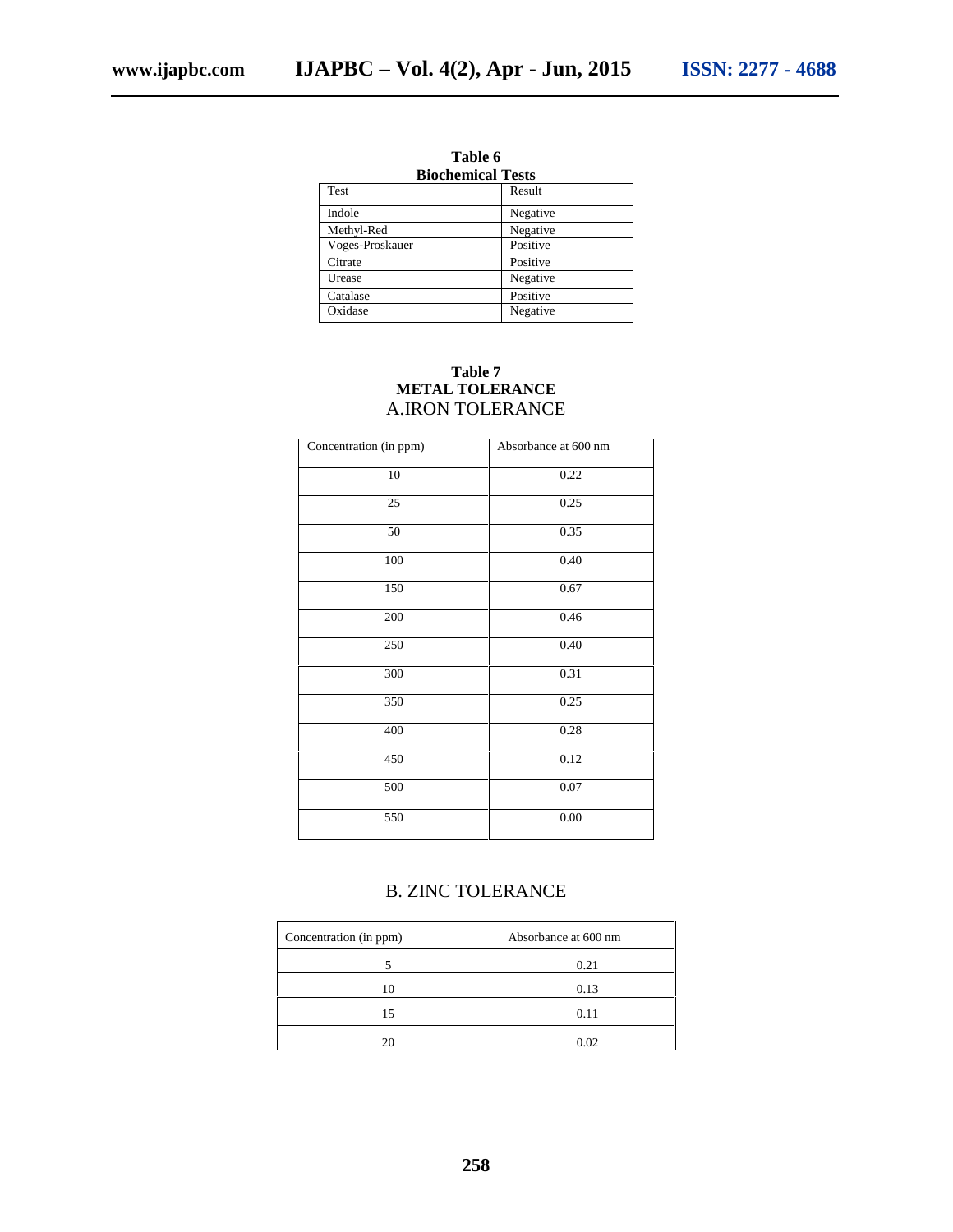**Table 8**

| <b>IRON REMOVAL FROM AQUEOUS SOLUTION BY THE ORGANISM Shewanella xiamenensis</b> |                             |                                      |                                                                 |                             |  |
|----------------------------------------------------------------------------------|-----------------------------|--------------------------------------|-----------------------------------------------------------------|-----------------------------|--|
| Concentration<br>(in ppm)                                                        | of<br>Amount<br>precipitate | Residual Iron                        | Amount of metal removal                                         | Percentage of metal removal |  |
| 150                                                                              | 155.7141                    | 13.96% of 155.7141<br>$= 21.7377$ mg | 150 ppm = 747 mg<br>$(747 - 21.7377)$ mg<br>$= 725.2623$ mg     | 97.09                       |  |
| 400                                                                              | 601.810                     | 34.06% of 601.810<br>$= 258.96$ mg   | $400$ ppm = 1992 mg<br>$(1992 - 258.96)$ mg<br>$= 1787.0232$ mg | 89.71                       |  |



**Fig 1 Microscopic view of the sample**



**Fig 2 Gel Image Of 16s rDNA Amplicon. 1.2% Agarose gel showing single 1.5 kb and 16S rDNA amplicon**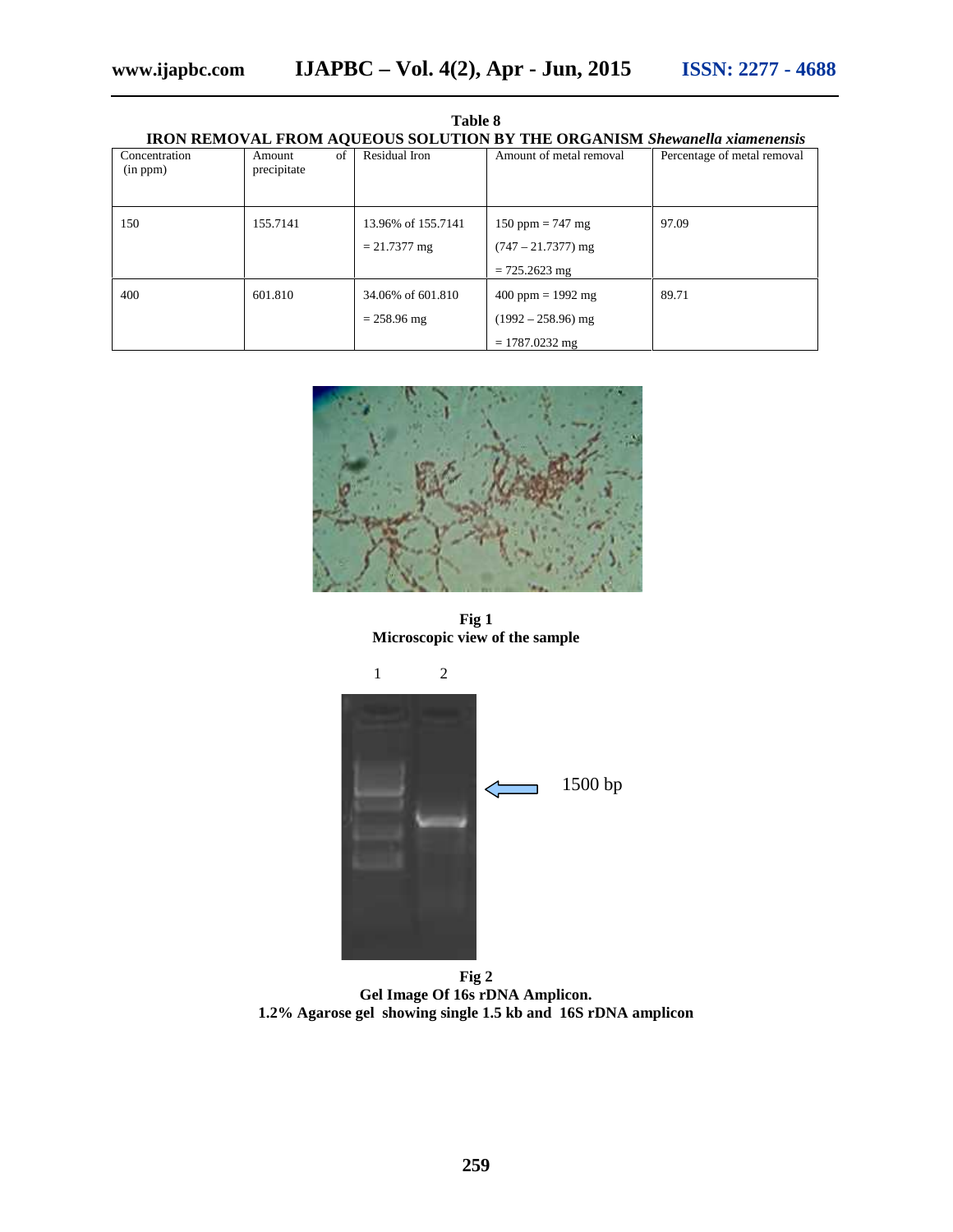

**Fig 3 Phylogenetic tree**

#### **REFERENCES**

- 1. Chatterjee SK, Bhattacharjee I, Chandra G. Biosorption of heavy metals from industrial waste water by Geobacillus thermodenitrificans. J Hazard Mater, 2010; 175(1-3):117-125.
- 2. Demirel S, Ustun B, Aslim B, Suludere Z. Toxicity and uptake of iron ions by Synechocystis sp. E35 isolated from Kucukcekmece Lagoon, Istanbul. J Hazard Mater, 2009; 171(1-3):710-716.
- 3. Velásquez L, Dussan J. Biosorption and bioaccumulation of heavy metals on dead and living biomass of Bacillus sphaericus. J Hazard Mater, 2009; 167(1-3):713-716.
- 4. Lozano LC, Dussán J. Metal tolerance and larvicidal activity of Lysinibacillus sphaericus. World J Microbiol Biotechnol, 2013; 29(8): 1383-1389.
- 5. François F, Lombard C, Guigner JM, Soreau P, Brian-Jaisson F, Martino G, Vandervennet M, Garcia D, Molinier AL, Pignol D, Peduzzi J, Zirah S, Rebuffat S. Isolation and characterization of environmental bacteria capable of extracellular biosorption of mercury. Appl Environ Microbiol,2012; 78(4):1097- 1106.
- 6. Kim SU, Cheong YH, Seo DC, Hur JS, Heo JS, Cho JS. Characterisation of heavy metal tolerance and biosorption capacity of bacterium strain CPB4 (Bacillus spp.). Water Sci Technol, 2007; 55(1-2):105-111.
- 7. Ecker DJ, Matzanke BF, Raymond KN. Recognition and transport of ferric enterobactin in E. coli. J. Bacteriol, 1986; 167(2): 666–673.
- 8. Winkelmann G. Specificity of iron transport in bacteria and fungi. In G. Winkelmann [ed.], Handbook of microbial iron chelates,1990; 65- 105.
- 9. Trick CG. Hydroxamate-siderophore production and utilization by marine eubacteria. Curr. Microbiol, 1989; 18(6): 375–378.
- 10. Haygood MG, Holt PD, Butler A. Aerobactin production by a planktonic marine Vibrio sp. Limnol. Oceanogr, 1993; 38(5): 1091–1097.
- 11. Fuhrman JA, Sleeter TD, Carlson CA, Proctor M. Dominance of bacterial biomass in the Sargasso Sea and its ecological implications. Mar. Ecol. Prog,1989; 57: 207–217.
- 12. Tortel PD, Maldonado MT, Price NM. The role of heterotrophic bacteria in iron-limited ocean ecosystems. Nature, 1996; 383: 330–332.